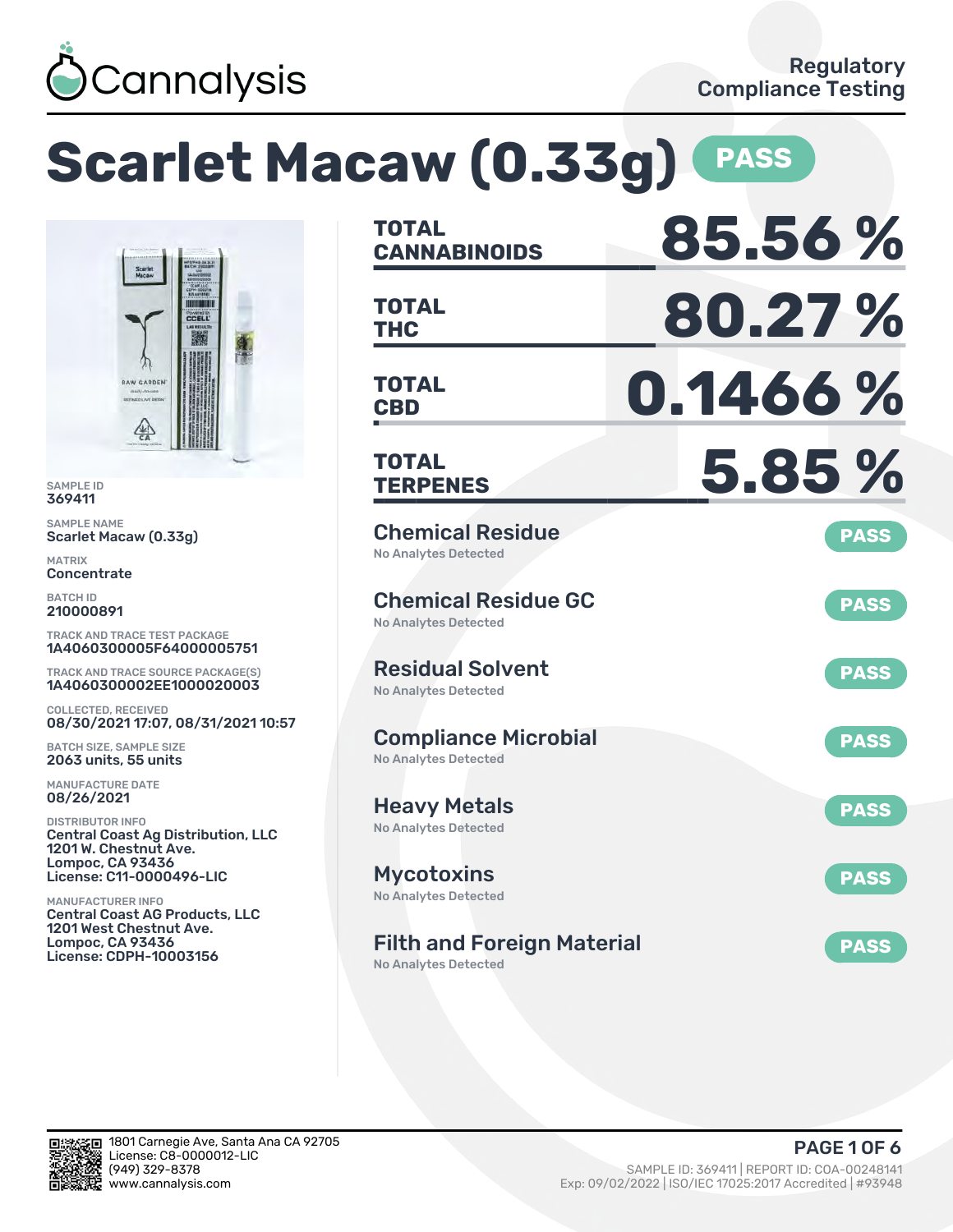

# CANNABINOID ANALYSIS

Total THC,CBD value(s) have been decarboxylated.

| TOTAL THC:          | 802.7 mg/g (80.27 %), 264.89 mg per package |
|---------------------|---------------------------------------------|
| TOTAL CBD:          | 1.466 mg/g (0.1466 %), 0.48 mg per package  |
| TOTAL CANNABINOIDS: | 855.6 mg/g (85.56 %)                        |

UNIT OF MEASUREMENT: Milligrams per Gram(mg/g)

| <b>ANALYTE</b>         | <b>RESULT</b>           | <b>LOD</b> | <b>LLOO</b> | <b>ANALYTE</b>   | <b>RESULT</b>           | <b>LOD</b> | LL <sub>00</sub> |
|------------------------|-------------------------|------------|-------------|------------------|-------------------------|------------|------------------|
| THCa                   | <b>ND</b>               | 0.5000     | 1.0000      | CBDa             | <b>ND</b>               | 0.5000     | 1.0000           |
| D9THC                  | 802.7 mg/g (80.27 %)    | 0.5000     | 1.0000      | CBD              | 1.466 mg/g $(0.1466\%)$ | 0.5000     | 1.0000           |
| D8THC                  | $1.316$ mg/g (0.1316 %) | 0.5000     | 1.0000      | CBD <sub>v</sub> | <b>ND</b>               | 0.5000     | 1.0000           |
| <b>CBN</b>             | $1.672$ mg/g (0.1672 %) | 0.5000     | 1.0000      | CBCa             | <b>ND</b>               | 0.5000     | 1.0000           |
| THCva                  | <b>ND</b>               | 0.5000     | 1.0000      | <b>CBC</b>       | $<$ 1 mg/g              | 0.5000     | 1.0000           |
| <b>THC<sub>v</sub></b> | 4.095 mg/g (0.4095 %)   | 0.5000     | 1.0000      | CBGa             | <b>ND</b>               | 0.5000     | 1.0000           |
| ExoTHC                 | $<$ 1 mg/g              | 0.5000     | 1.0000      | <b>CBG</b>       | 44.35 mg/g (4.435 %)    | 0.5000     | 1.0000           |
| <b>CBL</b>             | <b>ND</b>               | 0.5000     | 1.0000      |                  |                         |            |                  |
|                        |                         |            |             |                  |                         |            |                  |

#### ADDITIONAL INFORMATION

| Method:     | SOP-TECH-001 | Sample Prepped: 08/31/2021 18:18  | Sample Approved: 09/01/2021 10:20  |  |
|-------------|--------------|-----------------------------------|------------------------------------|--|
| Instrument: | UPLC-DAD     | Sample Analyzed: 08/31/2021 19:49 | Prep-Analytical Batch: 32338-26403 |  |



TOTAL TERPENES: 58.57 mg/g (5.857 %)

| ANALYTE                 | <b>RESULT</b>              | <b>LOD</b> | <b>LLOQ</b> | <b>ANALYTE</b>         | <b>RESULT</b>                                      | LOD    | <b>LLOQ</b> |
|-------------------------|----------------------------|------------|-------------|------------------------|----------------------------------------------------|--------|-------------|
| 3-Carene                | <b>ND</b>                  | 1.000      | 2.500       | Alpha bisabolol        | <lloq< td=""><td>0.1000</td><td>0.500</td></lloq<> | 0.1000 | 0.500       |
| Alpha cedrene           | <b>ND</b>                  | 1.000      | 2.500       | Alpha humulene         | 1.565 mg/g $(0.1565%)$                             | 0.5000 | 1.000       |
| Alpha pinene            | 4.760 mg/g (0.4760 %)      | 0.1000     | 1.000       | Alpha terpinene        | <b>ND</b>                                          | 0.5000 | 1.000       |
| Alpha terpineol         | $0.7851$ mg/g $(0.0785\%)$ | 0.3260     | 0.6520      | Beta caryophyllene     | 5.346 mg/g $(0.5346\%)$                            | 0.5000 | 1.000       |
| Beta myrcene            | 24.05 mg/g (2.405 %)       | 0.5000     | 1.000       | Beta pinene            | 3.561 mg/g (0.3561%)                               | 0.6070 | 1.214       |
| Borneol                 | <b>ND</b>                  | 1.000      | 2.500       | Camphene               | <b>ND</b>                                          | 0.5000 | 1.000       |
| Camphor                 | <b>ND</b>                  | 0.1000     | 0.5000      | Caryophyllene oxide ND |                                                    | 0.5000 | 2.500       |
| Cedrol                  | <b>ND</b>                  | 0.5000     | 1.000       | Cis geraniol           | <b>ND</b>                                          | 1.000  | 2.500       |
| Cis nerolidol           | <b>ND</b>                  | 2.500      | 5.000       | Eucalyptol             | <b>ND</b>                                          | 0.1000 | 0.500       |
| Fenchol                 | 1.049 mg/g $(0.1049%)$     | 0.5000     | 1.000       | Fenchone               | <lloo< td=""><td>0.1000</td><td>0.500</td></lloo<> | 0.1000 | 0.500       |
| Gamma terpinene         | ND.                        | 0.1000     | 0.5000      | Gamma terpineol        | <b>ND</b>                                          | 0.2090 | 0.523       |
| Geranyl acetate         | <b>ND</b>                  | 0.1000     | 0.5000      | Guaiol                 | <b>ND</b>                                          | 2.500  | 5.000       |
| Isoborneol              | <b>ND</b>                  | 0.5000     | 1.000       | Isopulegol             | <b>ND</b>                                          | 2.500  | 5.000       |
| Limonene                | 12.76 mg/g (1.276 %)       | 0.5000     | 2.500       | Linalool               | 1.924 mg/g (0.1924 %)                              | 0.5000 | 1.000       |
| Menthol                 | <b>ND</b>                  | 1.000      | 2.500       | Ocimene 1              | <b>ND</b>                                          | 0.1550 | 0.310       |
| Ocimene 2               | 1.959 mg/g (0.1959 %)      | 0.3450     | 1.725       | P-cymene               | <b>ND</b>                                          | 0.5230 | 1.045       |
| P-mentha-1,5-diene ND   |                            | 0.5000     | 1.000       | Pulegone               | <b>ND</b>                                          | 0.1000 | 0.500       |
| Sabinene                | <b>ND</b>                  | 0.5000     | 1.000       | Terpinolene            | $0.8115$ mg/g $(0.0812%)$                          | 0.1000 | 0.500       |
| Trans beta farnesene ND |                            | 2.500      | 5.000       | Trans geraniol         | <b>ND</b>                                          | 0.5000 | 2.500       |
| Trans nerolidol         | <b>ND</b>                  | 0.5000     | 2.500       | Valencene              | <b>ND</b>                                          | 0.5000 | 1.000       |

UNIT OF MEASUREMENT: Milligrams per Gram(mg/g)

| <b>ANALY I E</b>        | <b>KESULI</b>              | LUD    | LLUQ   | <b>ANALYIE</b>      | <b>KESULI</b>                                       | LUD    | <b>LLUU</b> |
|-------------------------|----------------------------|--------|--------|---------------------|-----------------------------------------------------|--------|-------------|
| 3-Carene                | <b>ND</b>                  | 1.000  | 2.500  | Alpha bisabolol     | <lloq< td=""><td>0.1000</td><td>0.5000</td></lloq<> | 0.1000 | 0.5000      |
| Alpha cedrene           | ND                         | 1.000  | 2.500  | Alpha humulene      | 1.565 mg/g $(0.1565\%)$                             | 0.5000 | 1.000       |
| Alpha pinene            | 4.760 mg/g $(0.4760\%)$    | 0.1000 | 1.000  | Alpha terpinene     | <b>ND</b>                                           | 0.5000 | 1.000       |
| Alpha terpineol         | $0.7851$ mg/g $(0.0785\%)$ | 0.3260 | 0.6520 | Beta caryophyllene  | 5.346 mg/g $(0.5346\%)$                             | 0.5000 | 1.000       |
| Beta myrcene            | 24.05 mg/g (2.405 %)       | 0.5000 | 1.000  | Beta pinene         | 3.561 mg/g (0.3561%)                                | 0.6070 | 1.214       |
| Borneol                 | <b>ND</b>                  | 1.000  | 2.500  | Camphene            | <b>ND</b>                                           | 0.5000 | 1.000       |
| Camphor                 | <b>ND</b>                  | 0.1000 | 0.5000 | Caryophyllene oxide | <b>ND</b>                                           | 0.5000 | 2.500       |
| Cedrol                  | <b>ND</b>                  | 0.5000 | 1.000  | Cis geraniol        | <b>ND</b>                                           | 1.000  | 2.500       |
| Cis nerolidol           | <b>ND</b>                  | 2.500  | 5.000  | Eucalyptol          | <b>ND</b>                                           | 0.1000 | 0.5000      |
| Fenchol                 | 1.049 mg/g $(0.1049\%)$    | 0.5000 | 1.000  | Fenchone            | <lloq< td=""><td>0.1000</td><td>0.5000</td></lloq<> | 0.1000 | 0.5000      |
| Gamma terpinene         | <b>ND</b>                  | 0.1000 | 0.5000 | Gamma terpineol     | <b>ND</b>                                           | 0.2090 | 0.5230      |
| Geranyl acetate         | ND.                        | 0.1000 | 0.5000 | Guaiol              | <b>ND</b>                                           | 2.500  | 5.000       |
| Isoborneol              | <b>ND</b>                  | 0.5000 | 1.000  | Isopulegol          | <b>ND</b>                                           | 2.500  | 5.000       |
| Limonene                | 12.76 mg/g (1.276 %)       | 0.5000 | 2.500  | Linalool            | 1.924 mg/g (0.1924 %)                               | 0.5000 | 1.000       |
| Menthol                 | <b>ND</b>                  | 1.000  | 2.500  | Ocimene 1           | <b>ND</b>                                           | 0.1550 | 0.3100      |
| Ocimene 2               | 1.959 mg/g (0.1959 %)      | 0.3450 | 1.725  | P-cymene            | <b>ND</b>                                           | 0.5230 | 1.045       |
| P-mentha-1,5-diene ND   |                            | 0.5000 | 1.000  | Pulegone            | <b>ND</b>                                           | 0.1000 | 0.5000      |
| Sabinene                | <b>ND</b>                  | 0.5000 | 1.000  | Terpinolene         | $0.8115$ mg/g $(0.0812%)$                           | 0.1000 | 0.5000      |
| Trans beta farnesene ND |                            | 2.500  | 5.000  | Trans geraniol      | <b>ND</b>                                           | 0.5000 | 2.500       |
| Trans nerolidol         | <b>ND</b>                  | 0.5000 | 2.500  | Valencene           | <b>ND</b>                                           | 0.5000 | 1.000       |



1801 Carnegie Ave, Santa Ana CA 92705 License: C8-0000012-LIC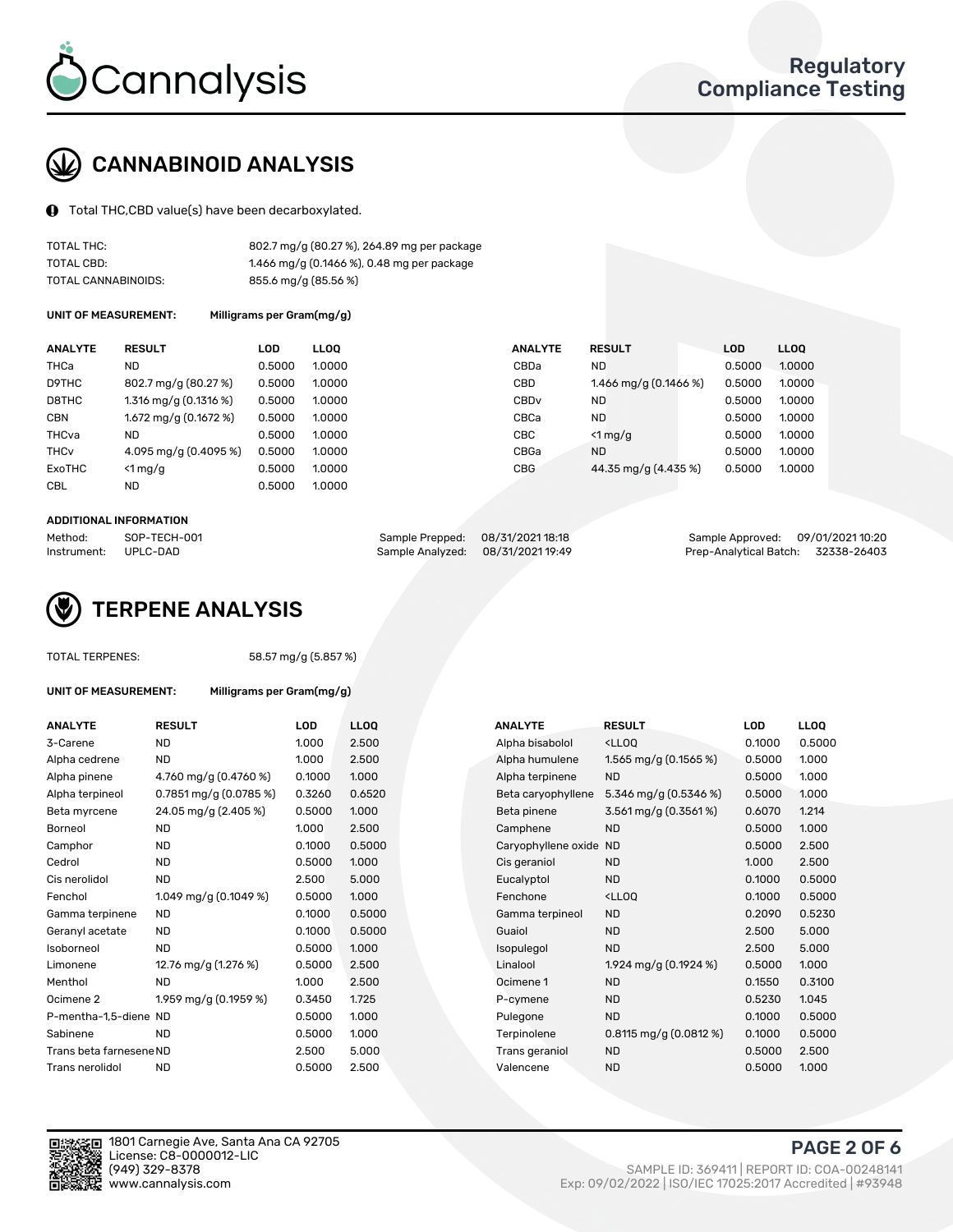

## Regulatory Compliance Testing

#### ADDITIONAL INFORMATION

Method: SOP-TECH-027 Sample Prepped: 08/31/2021 18:58 Sample Approved: 09/01/2021 15:58 Prep-Analytical Batch: 32340-26400



CHEMICAL RESIDUE ANALYSIS PASS

UNIT OF MEASUREMENT: Micrograms per Gram(ug/g)

| <b>ANALYTE</b>    | <b>RESULT</b> | LOD    | LL <sub>OO</sub> | <b>ACTION LEVEL</b> |      | <b>ANALYTE</b>      | <b>RESULT</b> | <b>LOD</b> | <b>LLOQ</b> | <b>ACTION LEVEL</b> |      |
|-------------------|---------------|--------|------------------|---------------------|------|---------------------|---------------|------------|-------------|---------------------|------|
| Abamectin         | <b>ND</b>     | 0.0200 | 0.0400           | 0.1000              | Pass | Acephate            | <b>ND</b>     | 0.0200     | 0.0400      | 0.1000              | Pass |
| Acequinocyl       | <b>ND</b>     | 0.0200 | 0.0400           | 0.1000              | Pass | Acetamiprid         | <b>ND</b>     | 0.0200     | 0.0400      | 0.1000              | Pass |
| Aldicarb          | <b>ND</b>     | 0.0200 | 0.0400           | 0.0                 | Pass | Azoxystrobin        | <b>ND</b>     | 0.0200     | 0.0400      | 0.1000              | Pass |
| Bifenazate        | <b>ND</b>     | 0.0200 | 0.0400           | 0.1000              | Pass | <b>Bifenthrin</b>   | <b>ND</b>     | 0.0200     | 0.0400      | 3.000               | Pass |
| <b>Boscalid</b>   | <b>ND</b>     | 0.0200 | 0.0400           | 0.1000              | Pass | Carbaryl            | <b>ND</b>     | 0.0200     | 0.0400      | 0.5000              | Pass |
| Carbofuran        | <b>ND</b>     | 0.0200 | 0.0400           | 0.0                 | Pass | Chlorantraniliprole | <b>ND</b>     | 0.0200     | 0.0400      | 10.00               | Pass |
| Clofentezine      | <b>ND</b>     | 0.0200 | 0.0400           | 0.1000              | Pass | Coumaphos           | <b>ND</b>     | 0.0200     | 0.0400      | 0.0                 | Pass |
| Cyfluthrin        | <b>ND</b>     | 0.4000 | 1.000            | 2.000               | Pass | Cypermethrin        | <b>ND</b>     | 0.4000     | 1.000       | 1.000               | Pass |
| Daminozide        | <b>ND</b>     | 0.0200 | 0.0400           | 0.0                 | Pass | Diazinon            | <b>ND</b>     | 0.0200     | 0.0400      | 0.1000              | Pass |
| <b>Dichlorvos</b> | <b>ND</b>     | 0.0200 | 0.0400           | 0.0                 | Pass | Dimethoate          | <b>ND</b>     | 0.0200     | 0.0400      | 0.0                 | Pass |
| Dimethomorph      | <b>ND</b>     | 0.0200 | 0.0400           | 2.000               | Pass | Ethoprophos         | <b>ND</b>     | 0.0200     | 0.0400      | 0.0                 | Pass |
| Etofenprox        | <b>ND</b>     | 0.0200 | 0.0400           | 0.0                 | Pass | Etoxazole           | <b>ND</b>     | 0.0200     | 0.0400      | 0.1000              | Pass |
| Fenhexamid        | <b>ND</b>     | 0.0200 | 0.0400           | 0.1000              | Pass | Fenoxycarb          | <b>ND</b>     | 0.0200     | 0.0400      | 0.0                 | Pass |
| Fenpyroximate     | <b>ND</b>     | 0.0200 | 0.0400           | 0.1000              | Pass | Fipronil            | <b>ND</b>     | 0.0400     | 0.1000      | 0.0                 | Pass |
| Flonicamid        | <b>ND</b>     | 0.0200 | 0.0400           | 0.1000              | Pass | Fludioxonil         | <b>ND</b>     | 0.0200     | 0.0400      | 0.1000              | Pass |
| Hexythiazox       | <b>ND</b>     | 0.0200 | 0.0400           | 0.1000              | Pass | Imazalil            | <b>ND</b>     | 0.0200     | 0.0400      | 0.0                 | Pass |
| Imidacloprid      | <b>ND</b>     | 0.0200 | 0.0400           | 5.000               | Pass | Kresoxim methyl     | <b>ND</b>     | 0.0200     | 0.0400      | 0.1000              | Pass |
| Malathion         | <b>ND</b>     | 0.0200 | 0.0400           | 0.5000              | Pass | Metalaxyl           | <b>ND</b>     | 0.0200     | 0.0400      | 2.000               | Pass |
| Methiocarb        | <b>ND</b>     | 0.0200 | 0.0400           | 0.0                 | Pass | Methomyl            | <b>ND</b>     | 0.0200     | 0.0400      | 1.000               | Pass |
| Mevinphos         | <b>ND</b>     | 0.0200 | 0.0400           | 0.0                 | Pass | Myclobutanil        | <b>ND</b>     | 0.0200     | 0.0400      | 0.1000              | Pass |
| Naled             | <b>ND</b>     | 0.0200 | 0.0400           | 0.1000              | Pass | Oxamyl              | <b>ND</b>     | 0.0200     | 0.0400      | 0.5000              | Pass |
| Paclobutrazol     | <b>ND</b>     | 0.0200 | 0.0400           | 0.0                 | Pass | Permethrins         | <b>ND</b>     | 0.0400     | 0.1000      | 0.5000              | Pass |
| Phosmet           | <b>ND</b>     | 0.0200 | 0.0400           | 0.1000              | Pass | Piperonyl butoxide  | <b>ND</b>     | 0.0200     | 0.0400      | 3.000               | Pass |
| Prallethrin       | <b>ND</b>     | 0.0200 | 0.0400           | 0.1000              | Pass | Propiconazole       | <b>ND</b>     | 0.0200     | 0.0400      | 0.1000              | Pass |
| Propoxur          | <b>ND</b>     | 0.0200 | 0.0400           | 0.0                 | Pass | Pyrethrins          | <b>ND</b>     | 0.0200     | 0.0400      | 0.5000              | Pass |
| Pyridaben         | <b>ND</b>     | 0.0200 | 0.0400           | 0.1000              | Pass | Spinetoram          | <b>ND</b>     | 0.0200     | 0.0400      | 0.1000              | Pass |
| Spinosad          | <b>ND</b>     | 0.0300 | 0.0700           | 0.1000              | Pass | Spiromesifen        | <b>ND</b>     | 0.0200     | 0.0400      | 0.1000              | Pass |
| Spirotetramat     | <b>ND</b>     | 0.0200 | 0.0400           | 0.1000              | Pass | Spiroxamine         | <b>ND</b>     | 0.0200     | 0.0400      | 0.0                 | Pass |
| Tebuconazole      | <b>ND</b>     | 0.0200 | 0.0400           | 0.1000              | Pass | Thiacloprid         | <b>ND</b>     | 0.0200     | 0.0400      | 0.0                 | Pass |
| Thiamethoxam      | <b>ND</b>     | 0.0200 | 0.0400           | 5.000               | Pass | Trifloxystrobin     | <b>ND</b>     | 0.0200     | 0.0400      | 0.1000              | Pass |

### ADDITIONAL INFORMATION

Method: SOP-TECH-002 Sample Prepped: 08/31/2021 19:22 Sample Approved: 09/01/2021 15:19<br>Instrument: LC-MS/MS Sample Analyzed: 08/31/2021 19:22 Prep-Analytical Batch: 32332-26401 Prep-Analytical Batch: 32332-26401

PAGE 3 OF 6

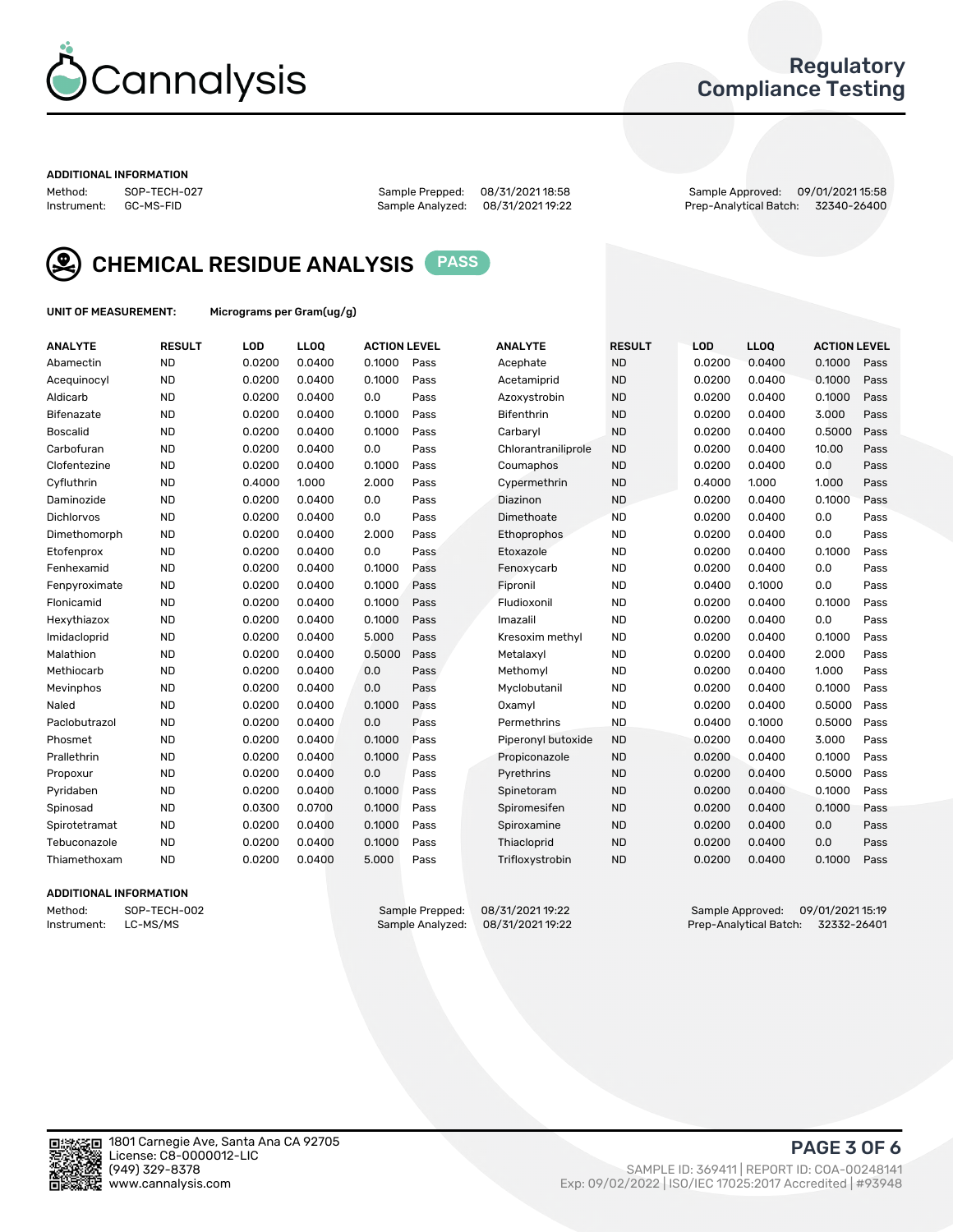

# CHEMICAL RESIDUE GC ANALYSIS PASS

| UNIT OF MEASUREMENT: | Micro |
|----------------------|-------|
|                      |       |

grams per Gram(ug/g)

| <b>ANALYTE</b>                | <b>RESULT</b> | LOD    | <b>LLOO</b> | <b>ACTION LEVEL</b> |                  | <b>ANALYTE</b>   | <b>RESULT</b> | <b>LOD</b>       | <b>LLOO</b>            | <b>ACTION LEVEL</b> |      |
|-------------------------------|---------------|--------|-------------|---------------------|------------------|------------------|---------------|------------------|------------------------|---------------------|------|
| Captan                        | <b>ND</b>     | 0.1000 | 0.2000      | 0.7000              | Pass             | Chlordane        | <b>ND</b>     | 0.0109           | 0.0136                 | 0.0                 | Pass |
| Methyl parathion              | <b>ND</b>     | 0.0400 | 0.1000      | 0.0                 | Pass             | <b>PCNB</b>      | <b>ND</b>     | 0.0200           | 0.0400                 | 0.1000              | Pass |
| Chlorfenapyr                  | <b>ND</b>     | 0.0800 | 0.1000      | 0.0                 | Pass             | Chlorpyrifos     | <b>ND</b>     | 0.0800           | 0.1000                 | 0.0                 | Pass |
|                               |               |        |             |                     |                  |                  |               |                  |                        |                     |      |
| <b>ADDITIONAL INFORMATION</b> |               |        |             |                     |                  |                  |               |                  |                        |                     |      |
| Method:                       | SOP-TECH-010  |        |             |                     | Sample Prepped:  | 08/31/2021 18:59 |               | Sample Approved: |                        | 09/01/2021 14:20    |      |
| Instrument:                   | GC-MS/MS      |        |             |                     | Sample Analyzed: | 08/31/2021 19:23 |               |                  | Prep-Analytical Batch: | 32333-26402         |      |
|                               |               |        |             |                     |                  |                  |               |                  |                        |                     |      |

# RESIDUAL SOLVENT ANALYSIS PASS

UNIT OF MEASUREMENT: Micrograms per Gram(ug/g)

| <b>ANALYTE</b>       | <b>RESULT</b> | LOD    | <b>LLOO</b> | <b>ACTION LEVEL</b> |      | <b>ANALYTE</b>           | <b>RESULT</b> | LOD    | <b>LLOO</b> | <b>ACTION LEVEL</b> |      |
|----------------------|---------------|--------|-------------|---------------------|------|--------------------------|---------------|--------|-------------|---------------------|------|
| Acetone              | <b>ND</b>     | 50.00  | 100.0       | 5000                | Pass | Acetonitrile             | <b>ND</b>     | 50.00  | 100.0       | 410.0               | Pass |
| Benzene              | <b>ND</b>     | 0.5000 | 1.000       | 1.000               | Pass | <b>Butane</b>            | <b>ND</b>     | 50.00  | 100.0       | 5000                | Pass |
| Chloroform           | <b>ND</b>     | 0.5000 | 1.000       | 1.000               | Pass | Ethanol                  | <b>ND</b>     | 50.00  | 100.0       | 5000                | Pass |
| <b>Ethyl Acetate</b> | <b>ND</b>     | 50.00  | 100.0       | 5000                | Pass | <b>Ethyl Ether</b>       | <b>ND</b>     | 50.00  | 100.0       | 5000                | Pass |
| Ethylene oxide       | <b>ND</b>     | 0.5000 | 1.000       | 1.000               | Pass | Heptane                  | <b>ND</b>     | 50.00  | 100.0       | 5000                | Pass |
| Hexane               | <b>ND</b>     | 50.00  | 100.0       | 290.0               | Pass | <b>Isopropyl Alcohol</b> | <b>ND</b>     | 50.00  | 100.0       | 5000                | Pass |
| Methanol             | <b>ND</b>     | 50.00  | 100.0       | 3000                | Pass | Methylene chloride       | <b>ND</b>     | 0.5000 | 1.000       | 1.000               | Pass |
| Pentane              | <b>ND</b>     | 50.00  | 100.0       | 5000                | Pass | Propane                  | <b>ND</b>     | 50.00  | 200.0       | 5000                | Pass |
| Toluene              | <b>ND</b>     | 50.00  | 100.0       | 890.0               | Pass | Xvlenes                  | <b>ND</b>     | 50.08  | 100.0       | 2170                | Pass |
| Trichloroethylene    | <b>ND</b>     | 0.5000 | 1.000       | 1.000               | Pass | 1.2-Dichloroethane       | <b>ND</b>     | 0.5000 | 1.000       | 1.000               | Pass |

#### ADDITIONAL INFORMATION

Method: SOP-TECH-021 Sample Prepped: 08/31/202117:59 Sample Approved: 09/01/202116:11<br>Sample Analyzed: 08/31/2021 18:01 Prep-Analytical Batch: 32331-26396 Prep-Analytical Batch: 32331-26396



UNIT OF MEASUREMENT: Cycle Threshold (Ct)

| <b>ANALYTE</b>         | <b>RESULT</b>              | LOD   | <b>LLOO</b> | <b>ACTION LEVEL</b> |                  | <b>ANALYTE</b>   | <b>RESULT</b> | LOD                    | <b>LLOO</b>      |                  | <b>ACTION LEVEL</b> |
|------------------------|----------------------------|-------|-------------|---------------------|------------------|------------------|---------------|------------------------|------------------|------------------|---------------------|
| A.fumigatus            | <b>ND</b>                  | 33.00 | 0.0         | 0.0                 | Pass             | A. flavus        | <b>ND</b>     | 33.00                  | 0.0              | 0.0              | Pass                |
| A. niger               | <b>ND</b>                  | 33.00 | 0.0         | 0.0                 | Pass             | A. terreus       | <b>ND</b>     | 33.00                  | 0.0              | 0.0              | Pass                |
| <b>STEC</b>            | <b>ND</b>                  | 33.00 | 0.0         | 0.0                 | Pass             | Salmonella spp   | <b>ND</b>     | 33.00                  | 0.0              | 0.0              | Pass                |
| ADDITIONAL INFORMATION |                            |       |             |                     |                  |                  |               |                        |                  |                  |                     |
| Method:                | SOP-TECH-016, SOP-TECH-022 |       |             |                     | Sample Prepped:  | 09/01/2021 12:11 |               |                        | Sample Approved: | 09/02/2021 11:45 |                     |
| Instrument:            | aPCR                       |       |             |                     | Sample Analyzed: | 09/01/2021 12:16 |               | Prep-Analytical Batch: |                  |                  | 32343-26423         |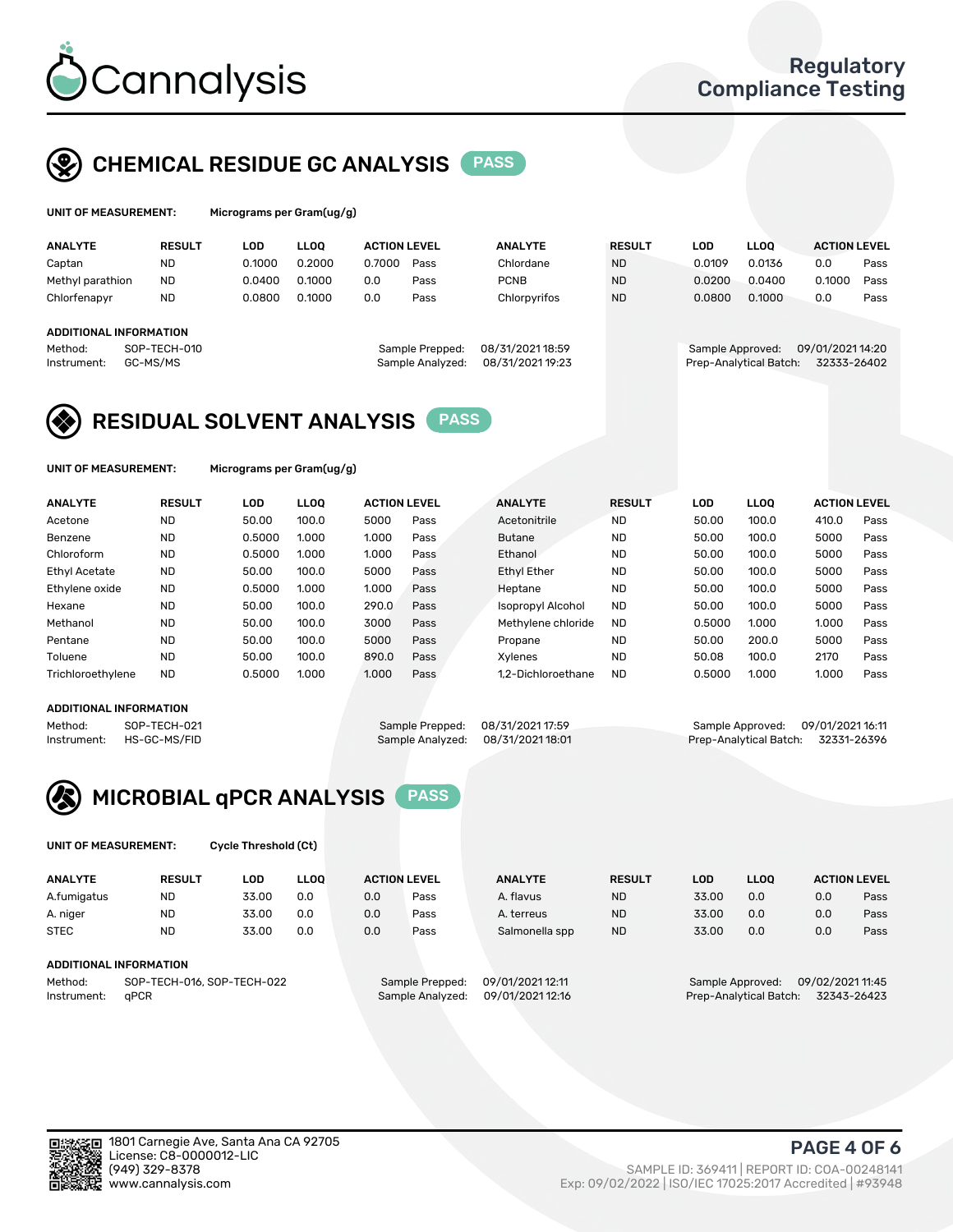



| UNIT OF MEASUREMENT:   |                               | Micrograms per Gram(ug/g) |             |                                     |                                      |               |            |                                            |                                 |      |
|------------------------|-------------------------------|---------------------------|-------------|-------------------------------------|--------------------------------------|---------------|------------|--------------------------------------------|---------------------------------|------|
| <b>ANALYTE</b>         | <b>RESULT</b>                 | <b>LOD</b>                | <b>LLOO</b> | <b>ACTION LEVEL</b>                 | <b>ANALYTE</b>                       | <b>RESULT</b> | <b>LOD</b> | <b>LLOO</b>                                | <b>ACTION LEVEL</b>             |      |
| Arsenic                | <b>ND</b>                     | 0.0120                    | 0.1000      | 0.2000<br>Pass                      | Cadmium                              | <b>ND</b>     | 0.0072     | 0.0500                                     | 0.2000                          | Pass |
| Lead                   | <b>ND</b>                     | 0.0068                    | 0.0500      | 0.5000<br>Pass                      | Mercury                              | <b>ND</b>     | 0.0060     | 0.0500                                     | 0.1000                          | Pass |
|                        | <b>ADDITIONAL INFORMATION</b> |                           |             |                                     |                                      |               |            |                                            |                                 |      |
| Method:<br>Instrument: | SOP-TECH-013<br>ICP-MS        |                           |             | Sample Prepped:<br>Sample Analyzed: | 09/01/2021 10:50<br>09/01/2021 10:51 |               |            | Sample Approved:<br>Prep-Analytical Batch: | 09/01/2021 15:16<br>32348-26419 |      |



| UNII UF MEASUREMENI: |
|----------------------|
|                      |

Micrograms per Kilogram(ug/kg)

| <b>ANALYTE</b>          | <b>RESULT</b> | LOD.  | LLOO  | <b>ACTION LEVEL</b> |      | <b>ANALYTE</b> | <b>RESULT</b> | LOD   | <b>LLOO</b> | <b>ACTION LEVEL</b> |      |
|-------------------------|---------------|-------|-------|---------------------|------|----------------|---------------|-------|-------------|---------------------|------|
| Aflatoxin B1            | <b>ND</b>     | 1.000 | 2.000 |                     | N/A  | Aflatoxin B2   | <b>ND</b>     | 2.000 | 5.000       |                     | N/A  |
| Aflatoxin G1            | <b>ND</b>     | 2.000 | 5.000 |                     | N/A  | Aflatoxin G2   | <b>ND</b>     | 2.000 | 5.000       |                     | N/A  |
| <b>Total Aflatoxins</b> | <b>ND</b>     | 10.00 | 14.00 | 20.00               | Pass | Ochratoxin A   | <b>ND</b>     | 1.000 | 2.000       | 20.00               | Pass |
|                         |               |       |       |                     |      |                |               |       |             |                     |      |

#### ADDITIONAL INFORMATION

Method: SOP-TECH-020 Sample Prepped: 09/01/2021 08:30 Sample Approved: 09/01/2021 19:16 Instrument: LC-MS/MS Sample Analyzed: 09/01/2021 09:07 Prep-Analytical Batch: 32352-26408

# FILTH & FOREIGN MATERIAL ANALYSIS PASS

UNIT OF MEASUREMENT: Filth and Foreign Matter (%, #/3g)

| <b>ANALYTE</b>         | <b>RESULT</b>                     | LOD. | <b>LLOO</b> | <b>ACTION LEVEL</b> |                                     | <b>ANALYTE</b>                       | <b>RESULT</b> | LOD | <b>LLOO</b>                                | <b>ACTION LEVEL</b>             |      |
|------------------------|-----------------------------------|------|-------------|---------------------|-------------------------------------|--------------------------------------|---------------|-----|--------------------------------------------|---------------------------------|------|
| IF RH ME               | <b>ND</b>                         | 0.0  | 0.0         | 1.000               | Pass                                | <b>IFM</b>                           | <b>ND</b>     | 0.0 | 0.0                                        | 25.00                           | Pass |
| Mold                   | <b>ND</b>                         | 0.0  | 0.0         | 25.00               | Pass                                | <b>SSCD</b>                          | <b>ND</b>     | 0.0 | 0.0                                        | 25.00                           | Pass |
| ADDITIONAL INFORMATION |                                   |      |             |                     |                                     |                                      |               |     |                                            |                                 |      |
| Method:<br>Instrument: | SOP-TECH-009<br>Visual Inspection |      |             |                     | Sample Prepped:<br>Sample Analyzed: | 09/01/2021 17:05<br>09/01/2021 17:05 |               |     | Sample Approved:<br>Prep-Analytical Batch: | 09/01/2021 17:11<br>32375-26450 |      |



PAGE 5 OF 6